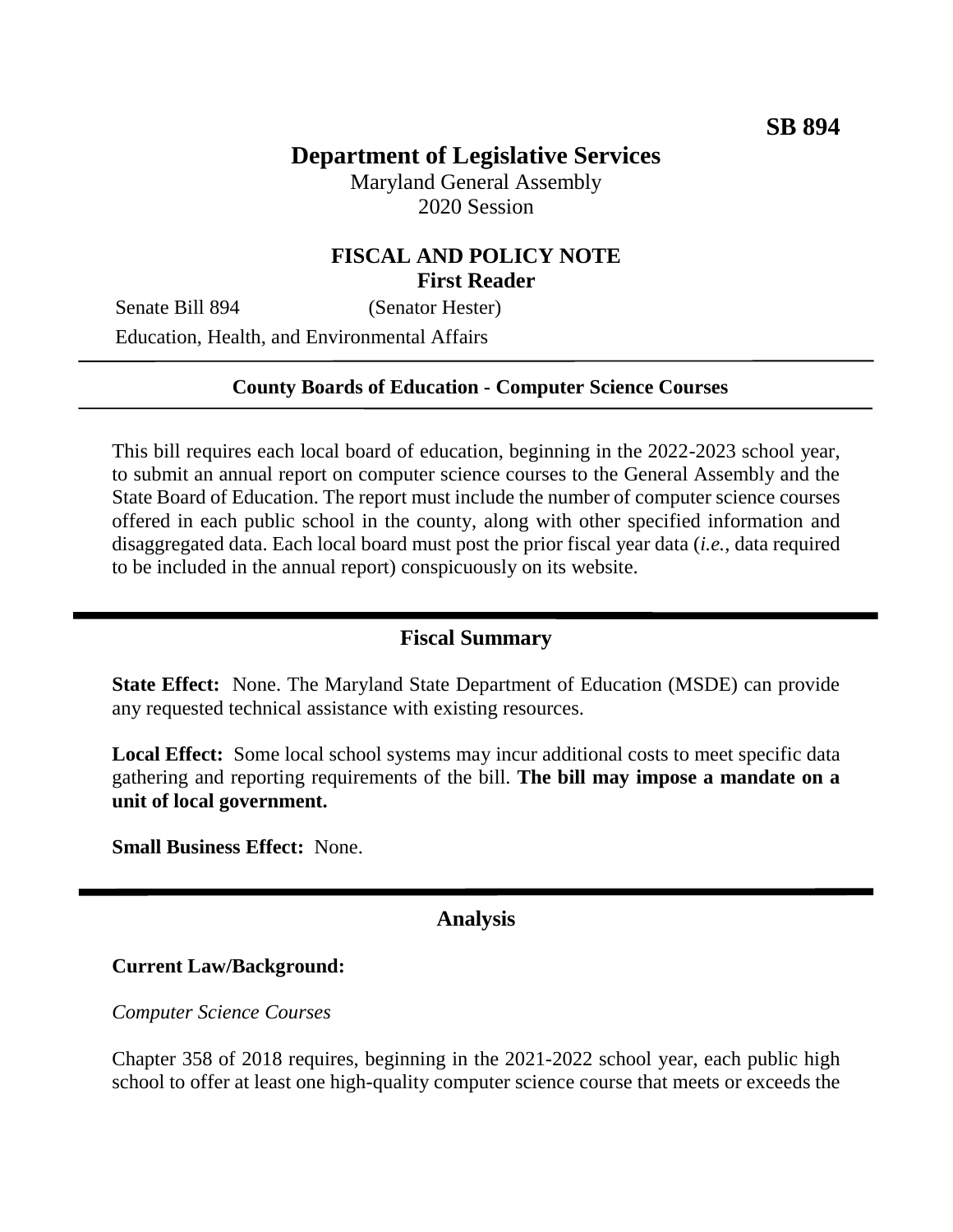curriculum standards and requirements established by the State Board of Education. Local boards must also make efforts to (1) incorporate computer science in each public elementary and middle school and (2) increase enrollment in middle and high school computer science courses from the following categories:

- female students:
- students with disabilities; and
- students of ethnic, racial, and other demographic groups that are underrepresented in the field of computer science as identified by the U.S. Equal Employment Opportunity Commission.

## *Student Data Collection*

Since 1968, the U.S. Department of Education (USDE) has conducted the Civil Rights Data Collection (CRDC) to collect data on key education and civil rights issues in our nation's public schools. CRDC collects a variety of information including student enrollment and educational programs and services, most of which is disaggregated by race/ethnicity, sex, limited English proficiency, and disability. CRDC is a longstanding and important aspect of the USDE Office for Civil Rights overall strategy for administering and enforcing the civil rights statutes for which it is responsible. Local educational agencies (LEAs) report required data to USDE. Information collected by CRDC is also used by other USDE offices as well as policymakers and researchers.

Furthermore, much of what is required in the legislation is currently collected in various data collections managed by MSDE, including the Student-Teacher-Course-Grade data collection which entails data on specific courses, which teacher(s) teach a course, and student grade level, gender, race, ethnicity, English learner status, special education status, and eligibility for free and reduced-price meals.

#### *Student Data Privacy*

SB 894/ Page 2 The Student Data Privacy Act of 2015 (Chapter 413) requires an operator of specified websites, online services, online applications, and mobile applications designed primarily for a preK-12 public school purpose operating in accordance with a contract to (1) protect covered information from unauthorized access, destruction, use, modification, or disclosure; (2) implement and maintain reasonable security procedures and practices to protect covered information; and (3) delete covered information upon request of the public school or local school system. In addition, an operator may not knowingly (1) engage in targeted advertising based on the data collected through the website, online service, or application; (2) except in furtherance of a preK-12 school purpose, use information to make a profile about a student; (3) sell a student's information, except as provided; or (4) disclose covered information, except as detailed in the law. Operators may use aggregated or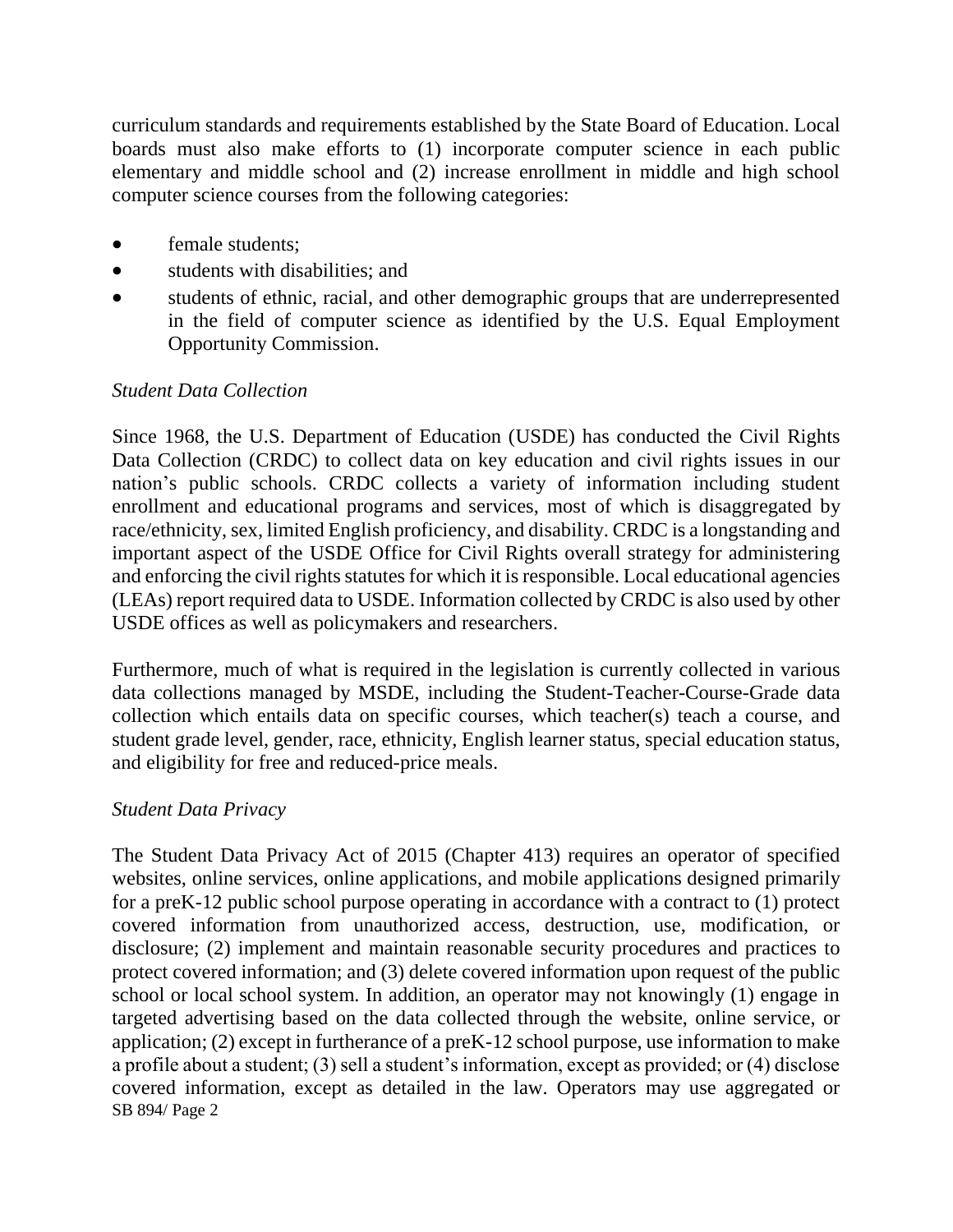de-identified information under certain circumstances. Chapter 413 does not apply to general audience websites, online services, online applications, or mobile applications, even if a login is created.

At the federal level, the Family Educational Rights and Privacy Act (FERPA) and the Children's Online Privacy Protection Act (COPPA) govern the privacy of student data when educational institutions engage cloud service providers. FERPA generally prohibits the disclosure by schools that receive federal education funding of personally identifiable information from a student's education records, unless the educational institution has obtained signed and dated written consent from a parent or eligible student or one of FERPA's exceptions applies.

COPPA governs operators of websites and online services that are directed to children younger than age 13 and operators of general audience websites or online services that have actual knowledge that a user is younger than age 13. Notably, the Federal Trade Commission has clarified that if an educational institution contracts with a cloud service provider that uses the students' data for advertising or marketing purposes, then COPPA is triggered.

According to the Code of Maryland Regulations, individual student records maintained by teachers or other school personnel under certain provisions are to be confidential in nature, and access to these records may be granted only for the purpose of serving legitimate and recognized educational ends. Individual student records, with the exception of records that are designated as permanent and with other exceptions provided by law, must be destroyed when they are no longer able to serve legitimate and recognized educational ends.

Educational institutions are bound by FERPA to protect the privacy of student and family information. In addition, MSDE follows guidelines specified by the Maryland Department of Information Technology's Information Security Policy.

**Local Expenditures:** Though LEAs currently must gather and report much of the data required under the bill, at least some LEAs may incur some additional costs to meet each specific data gathering and reporting requirement of the bill.

## **Additional Information**

**Prior Introductions:** HB 1224 of 2019 passed the House and received a hearing in the Senate Education, Health, and Environmental Affairs Committee, but no further action was taken.

SB 894/ Page 3 **Cross File:** HB 1195 (Delegate Rose, *et al.*) - Ways and Means.